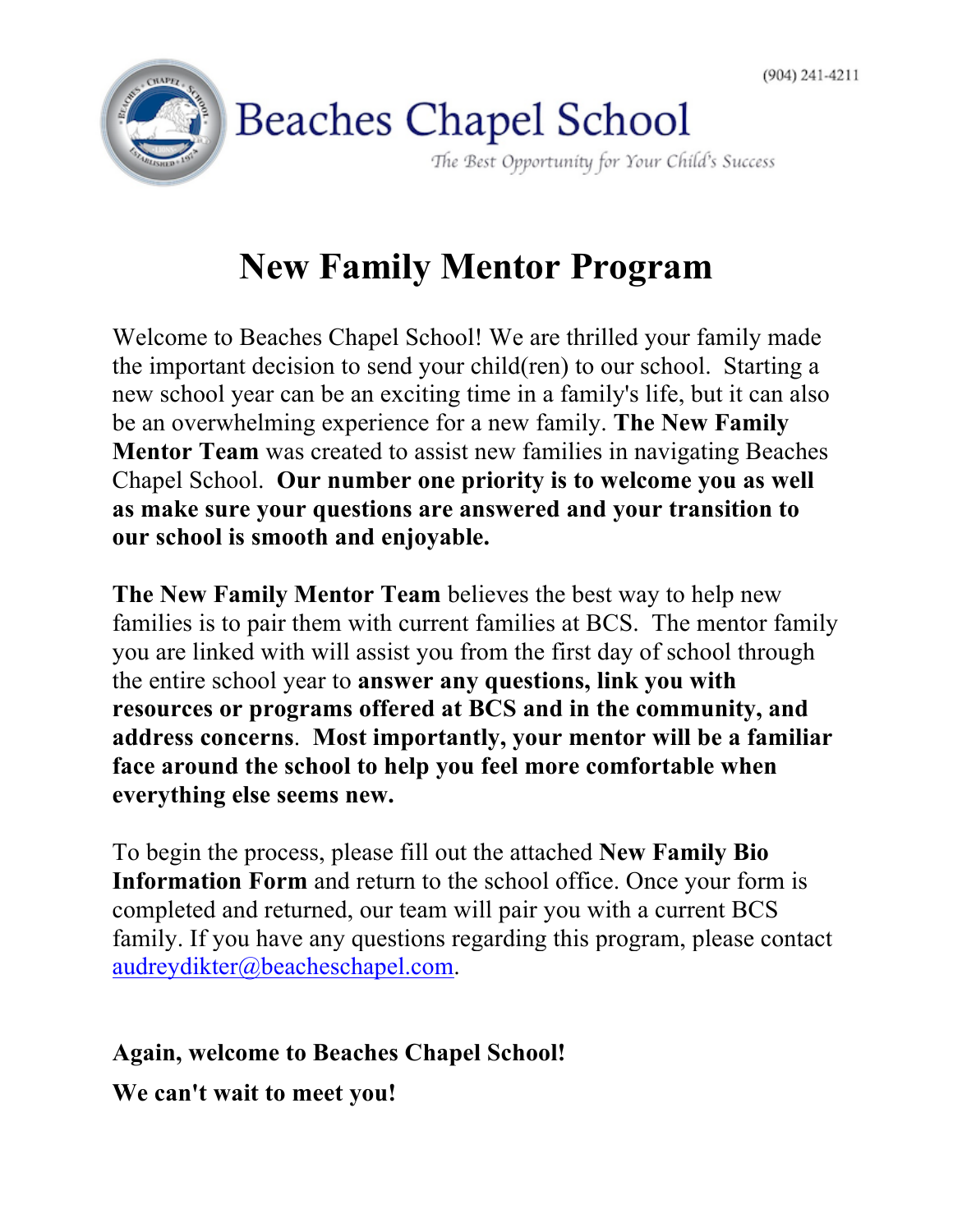

## **New Family Bio Information**

| Names and Grade/Age of Children for the 2021-2022 Academic Year: ________________                    |
|------------------------------------------------------------------------------------------------------|
|                                                                                                      |
|                                                                                                      |
|                                                                                                      |
|                                                                                                      |
| Is there anything specific you'd like to be involved with at BCS?___________________________________ |
| What are you hoping to gain from the mentor relationship? _______________________                    |
|                                                                                                      |

 $(904)$  241-4211